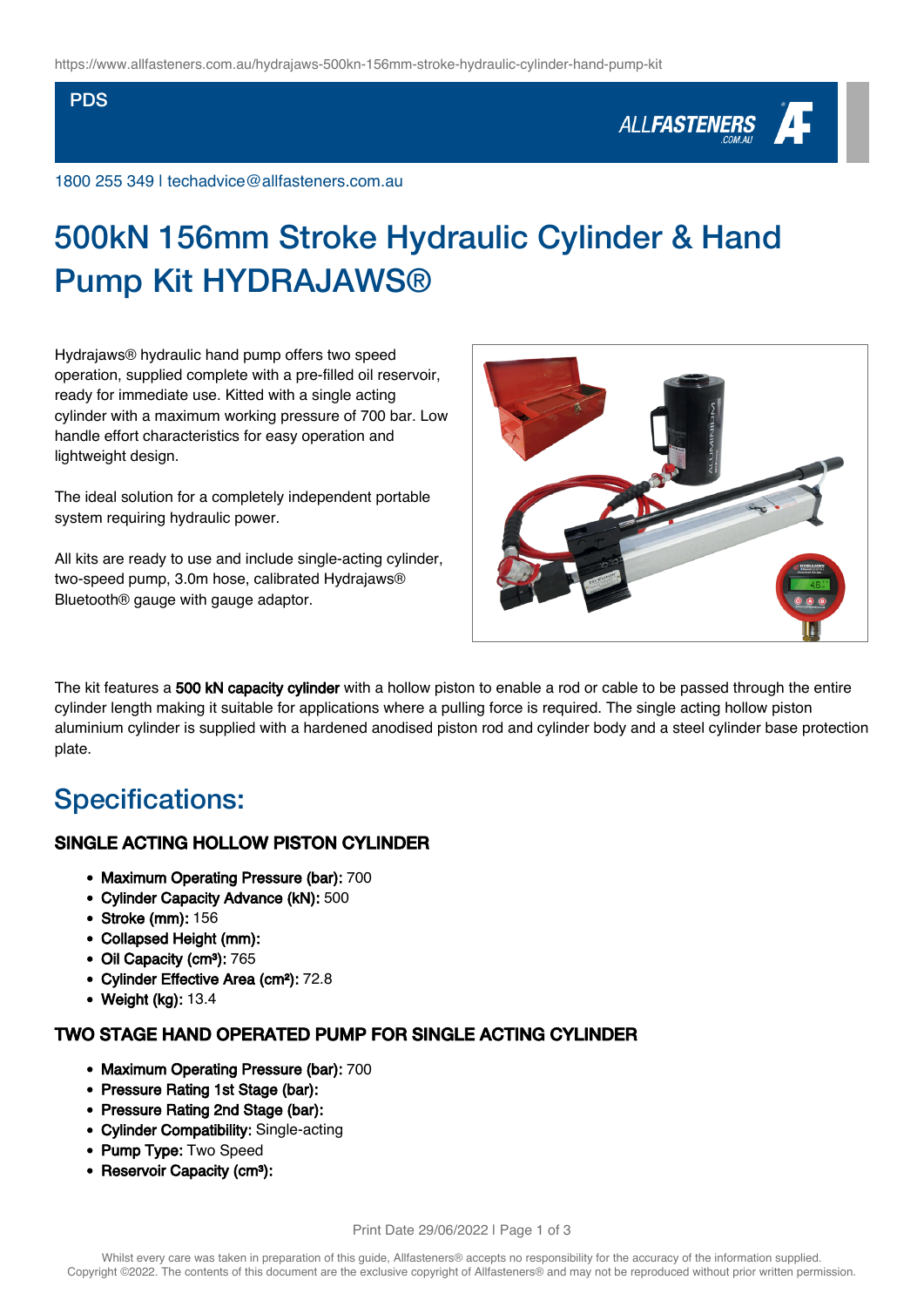**The State** 

1800 255 349 | techadvice@allfasteners.com.au

- Usable Oil Capacity (litres): 1
- Maximum Flow at Rated Pressure:
- Oil Displacement Per Stroke (cm<sup>3</sup>):
- Oil Displacement Per Stroke 1st Stage (cm<sup>3</sup>): 12.9
- Oil Displacement Per Stroke 2nd Stage (cm<sup>3</sup>): 2.3
- Maximum Handle Effort (kg): 40
- Piston Stroke (mm):
- Valve Operation: Manual 2-Way
- Power Source: Manual
- $\bullet$  Weight (kg): 4.0